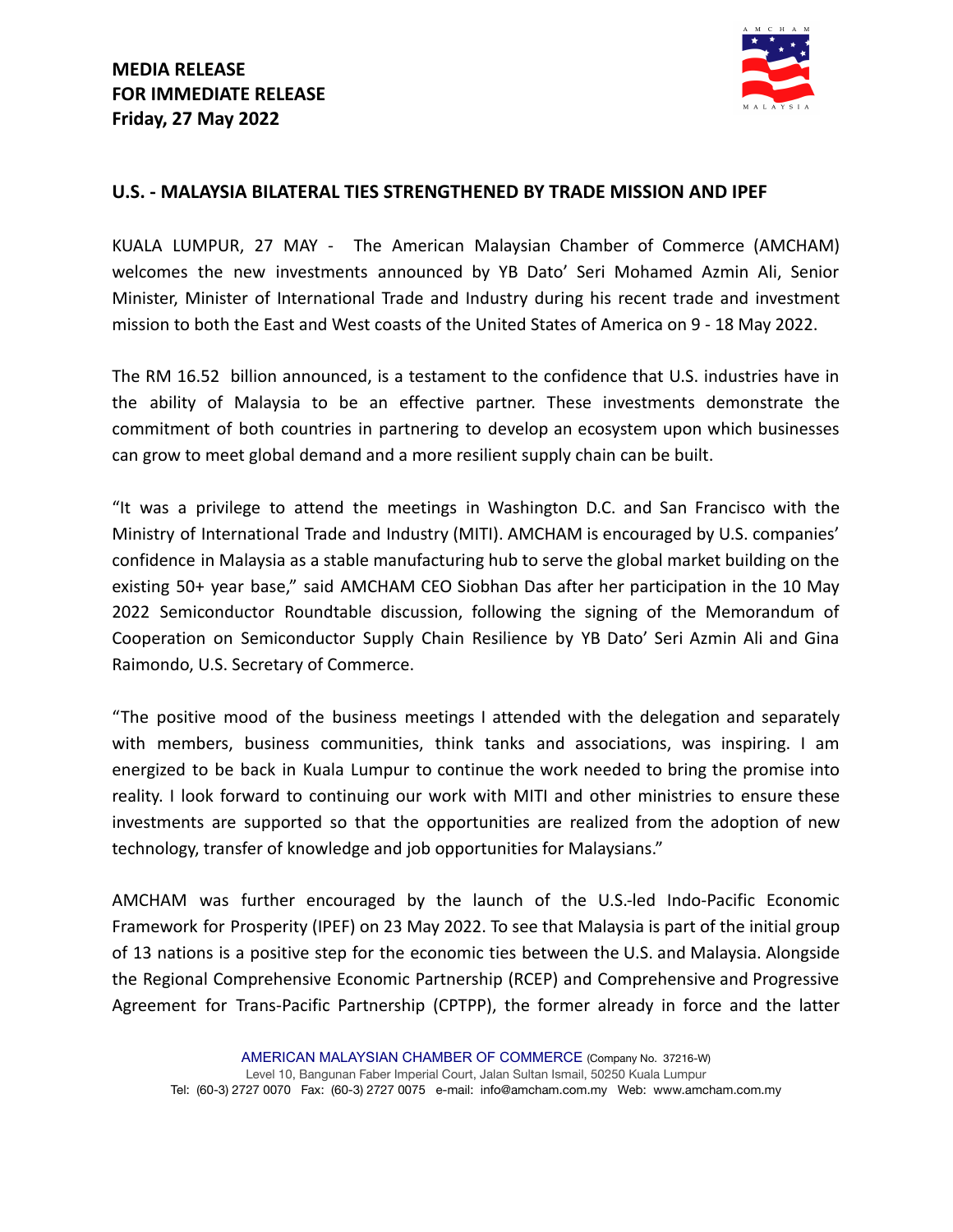# **MEDIA RELEASE FOR IMMEDIATE RELEASE Friday, 27 May 2022**



expected later this year, IPEF offers opportunities to further strengthen the country to be a robust and reliable global trading partner.

Next to the pillar of Supply Chain Resilience, a pathway to a digital trade agreement is of high priority. Some of the new investments Malaysia continues to attract focuses on delivering to an innovative and digital economy. These areas would also be in line with the pillars of the IPEF that emphasizes transparency, high-standard rules and a regulatory framework for the digital economy. Opportunities in IPEF to address climate change must also be taken.

AMCHAM believes that concrete actions focused on regulatory reforms and administrative actions must be undertaken by both parties to keep the momentum going. Focus should be given on fundamental regulatory reforms focused on driving efficiency, accountability, and transparency. Industry is ready to work in a collaborative manner through consistent and action -oriented engagement.

AMCHAM, as the Voice of U.S. Business in Malaysia, remains committed to providing American businesses with a platform to express the needs of industry and to showcase their success. The past year and these new investments showcase how American businesses are continuing to deepen and expand their operations and inject their ecosystems into Malaysia.